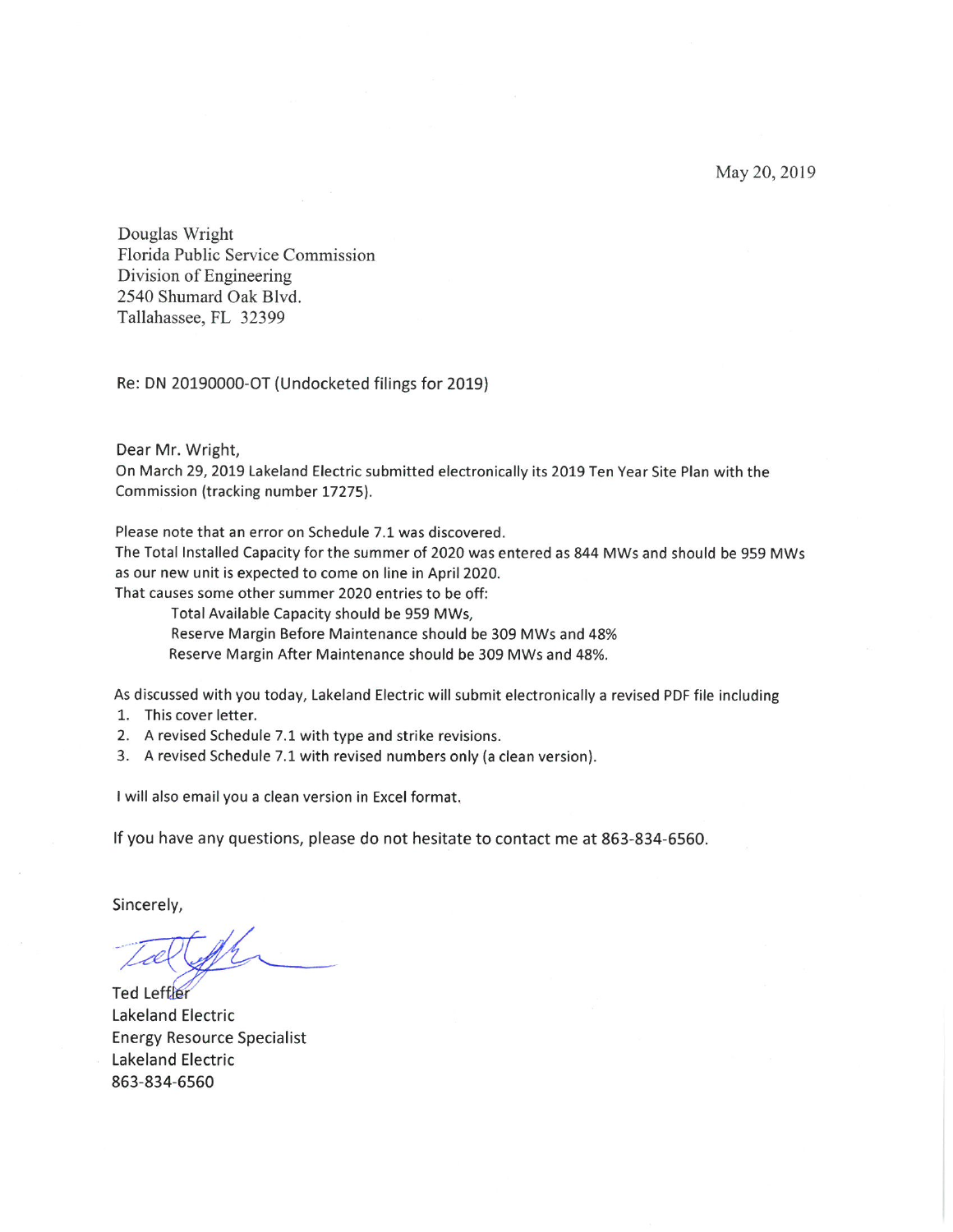| Table 8-12                                                                                   |                                    |                            |                            |                                              |                                |                               |                                                          |      |                          |                                                  |       |
|----------------------------------------------------------------------------------------------|------------------------------------|----------------------------|----------------------------|----------------------------------------------|--------------------------------|-------------------------------|----------------------------------------------------------|------|--------------------------|--------------------------------------------------|-------|
| Schedule 7.1: Forecast of Capacity, Demand, and Scheduled Maintenance at Time of Summer Peak |                                    |                            |                            |                                              |                                |                               |                                                          |      |                          |                                                  |       |
|                                                                                              |                                    |                            |                            |                                              |                                |                               |                                                          |      |                          |                                                  |       |
| (1)                                                                                          | (2)                                | (3)                        | (4)                        | (5)                                          | (6)                            | (7)                           | (8)                                                      | (9)  | (10)                     | (11)                                             | (12)  |
| Year                                                                                         | <b>Total Installed</b><br>Capacity | Firm<br>Capacity<br>Import | Firm<br>Capacity<br>Export | Projected<br>Firm Net<br>To Grid<br>from NUG | Total<br>Capacity<br>Available | System<br>Firm Peak<br>Demand | <b>Reserve Margin Before</b><br>Maintenance <sup>1</sup> |      | Scheduled<br>Maintenance | Reserve Margin After<br>Maintenance <sup>1</sup> |       |
|                                                                                              | <b>MW</b>                          | <b>MW</b>                  | MW                         | <b>MW</b>                                    | <b>MW</b>                      | <b>MW</b>                     | <b>MW</b>                                                | $\%$ | <b>MW</b>                | <b>MW</b>                                        | $\%$  |
| 2019                                                                                         | 844                                | $\Omega$                   | $\Omega$                   | $\boldsymbol{0}$                             | 844                            | 645                           | 199                                                      | 31   | $\mathbf{0}$             | 199                                              | 31    |
| 2020                                                                                         | 844 959                            | $\Omega$                   | $\Omega$                   | $\boldsymbol{0}$                             | 844 959                        | 650                           | 105 309                                                  | 3048 | 0                        | 105 309                                          | 30 48 |
| 2021                                                                                         | 959                                | $\Omega$                   | $\Omega$                   | $\boldsymbol{0}$                             | 959                            | 654                           | 305                                                      | 47   | $\mathbf{0}$             | 305                                              | 47    |
| 2022                                                                                         | 959                                | 0                          | 0                          | $\overline{0}$                               | 959                            | 660                           | 299                                                      | 45   | $\mathbf{0}$             | 299                                              | 45    |
| 2023                                                                                         | 959                                | 0                          | $\Omega$                   | $\boldsymbol{0}$                             | 959                            | 666                           | 293                                                      | 44   | $\Omega$                 | 293                                              | 44    |
| 2024                                                                                         | 959                                | 0                          | $\Omega$                   | $\mathbf{0}$                                 | 959                            | 673                           | 286                                                      | 42   | $\mathbf{0}$             | 286                                              | 42    |
| 2025                                                                                         | 959                                | 0                          | $\Omega$                   | $\mathbf{0}$                                 | 959                            | 679                           | 280                                                      | 41   | $\mathbf{0}$             | 280                                              | 41    |
| 2026                                                                                         | 959                                | 0                          | $\Omega$                   | $\boldsymbol{0}$                             | 959                            | 686                           | 273                                                      | 40   | $\mathbf{0}$             | 273                                              | 40    |
| 2027                                                                                         | 959                                | 0                          | $\Omega$                   | $\boldsymbol{0}$                             | 959                            | 692                           | 267                                                      | 39   | $\mathbf{0}$             | 267                                              | 39    |
| 2028                                                                                         | 959                                | $\theta$                   | 0                          | $\overline{0}$                               | 959                            | 701                           | 258                                                      | 37   | $\mathbf{0}$             | 258                                              | 37    |
| <sup>1</sup> Includes Conservation                                                           |                                    |                            |                            |                                              |                                |                               |                                                          |      |                          |                                                  |       |